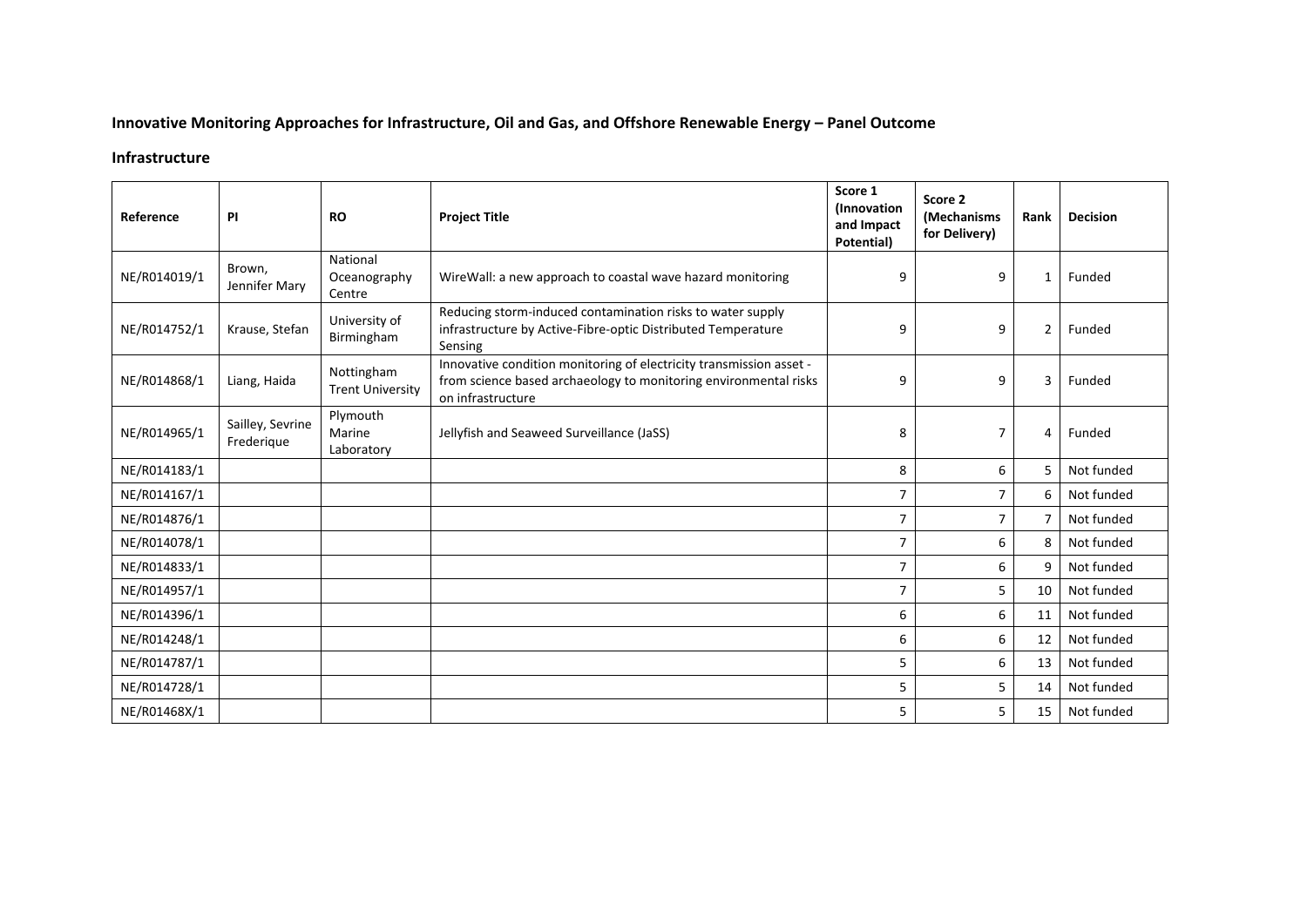## **Oil and Gas/Offshore Renewable Energy**

| Reference    | ΡI                            | <b>RO</b>                                                   | <b>Project Title</b>                                                                                                                                      | Score 1<br>(Innovation<br>and Impact<br>Potential) | Score 2<br>(Mechanisms<br>for Delivery) | Rank           | <b>Decision</b> |
|--------------|-------------------------------|-------------------------------------------------------------|-----------------------------------------------------------------------------------------------------------------------------------------------------------|----------------------------------------------------|-----------------------------------------|----------------|-----------------|
| NE/R014639/1 | Hastie, Gordon<br>Drummond    | University of St<br>Andrews                                 | Development of a standardised marine mammal monitoring<br>system for the tidal energy industry                                                            | 10                                                 | 9                                       | 1              | Funded          |
| NE/R014698/1 | Wilding,<br>Thomas<br>Andrew  | Scottish<br><b>Association For</b><br><b>Marine Science</b> | Improving marine growth estimates using 3D photogrammetry                                                                                                 | 9                                                  | 9                                       | $\overline{2}$ | Funded          |
| NE/R014779/1 | McCann, David<br>Lewis        | National<br>Oceanography<br>Centre                          | Radar-model-fusion approach for high-resolution marine<br>resource mapping (RAWMapping)                                                                   | 9                                                  | 9                                       | 3              | Funded          |
| NE/R014531/1 | Kendall,<br>Michael           | University of<br><b>Bristol</b>                             | Fibre-optic distributed Acoustic Sensor Technology for seismic<br>Monitoring During shale gas Extraction (FAST-MoDE)                                      | 9                                                  | $\overline{7}$                          | 4              | Funded          |
| NE/R014132/1 | Wilson, Ben                   | Scottish<br><b>Association For</b><br><b>Marine Science</b> | Measuring ADD Noise in TIdal Streams (MANTIS): Could Acoustic<br>Deterrent Devices (ADDs) reduce risk of marine mammal<br>collisions with tidal turbines? | 8                                                  | 8                                       | 5              | Funded          |
| NE/R014701/1 | Cook,<br>Aonghais             | <b>British Trust for</b><br>Ornithology                     | Monitoring and forecasting avian collision risk at an operational<br>offshore wind farm                                                                   | 8                                                  | $\overline{7}$                          | 6              | Funded          |
| NE/R014485/1 | Reeve,<br>Dominic             | Swansea<br>University                                       | Discrimination of Sediment Type using Unmanned Aerial Vehicles<br>(DST-UAV)                                                                               | $\overline{7}$                                     | 8                                       | $\overline{7}$ | Funded          |
| NE/R014922/1 | Beaton,<br>Alexander<br>David | National<br>Oceanography<br>Centre                          | Innovative monitoring of offshore methane and hydrocarbons<br>with miniature sensors and autonomy                                                         | 8                                                  | 7                                       | 8              | Funded          |
| NE/R014884/1 | Berggren, Per                 | Newcastle<br>University                                     | Novel low-cost methods for marine mammal and environmental<br>monitoring                                                                                  | $\overline{7}$                                     | $\overline{7}$                          | 9              | Funded          |
| NE/R01454X/1 | Mobbs,<br>Stephen             | University of<br>Leeds                                      | Demonstration Of A Comprehensive Approach To Monitoring<br>Emissions From Oil and Gas Installations (AEOG)                                                | $\overline{7}$                                     | $\overline{7}$                          | 10             | Funded          |
| NE/R014663/1 |                               |                                                             |                                                                                                                                                           | 8                                                  | 6                                       | 11             | Not funded      |
| NE/R014736/1 |                               |                                                             |                                                                                                                                                           | 8                                                  | 6                                       | 12             | Not funded      |
| NE/R01499X/1 |                               |                                                             |                                                                                                                                                           | $\overline{7}$                                     | 6                                       | 13             | Not funded      |
| NE/R014930/1 |                               |                                                             |                                                                                                                                                           | $\overline{7}$                                     | 6                                       | 14             | Not funded      |
| NE/R01485X/1 |                               |                                                             |                                                                                                                                                           | 6                                                  | 6                                       | 15             | Not funded      |
| NE/R014981/1 |                               |                                                             |                                                                                                                                                           | 6                                                  | 6                                       | 16             | Not funded      |
| NE/R014914/1 |                               |                                                             |                                                                                                                                                           | 6                                                  | 6                                       | 17             | Not funded      |